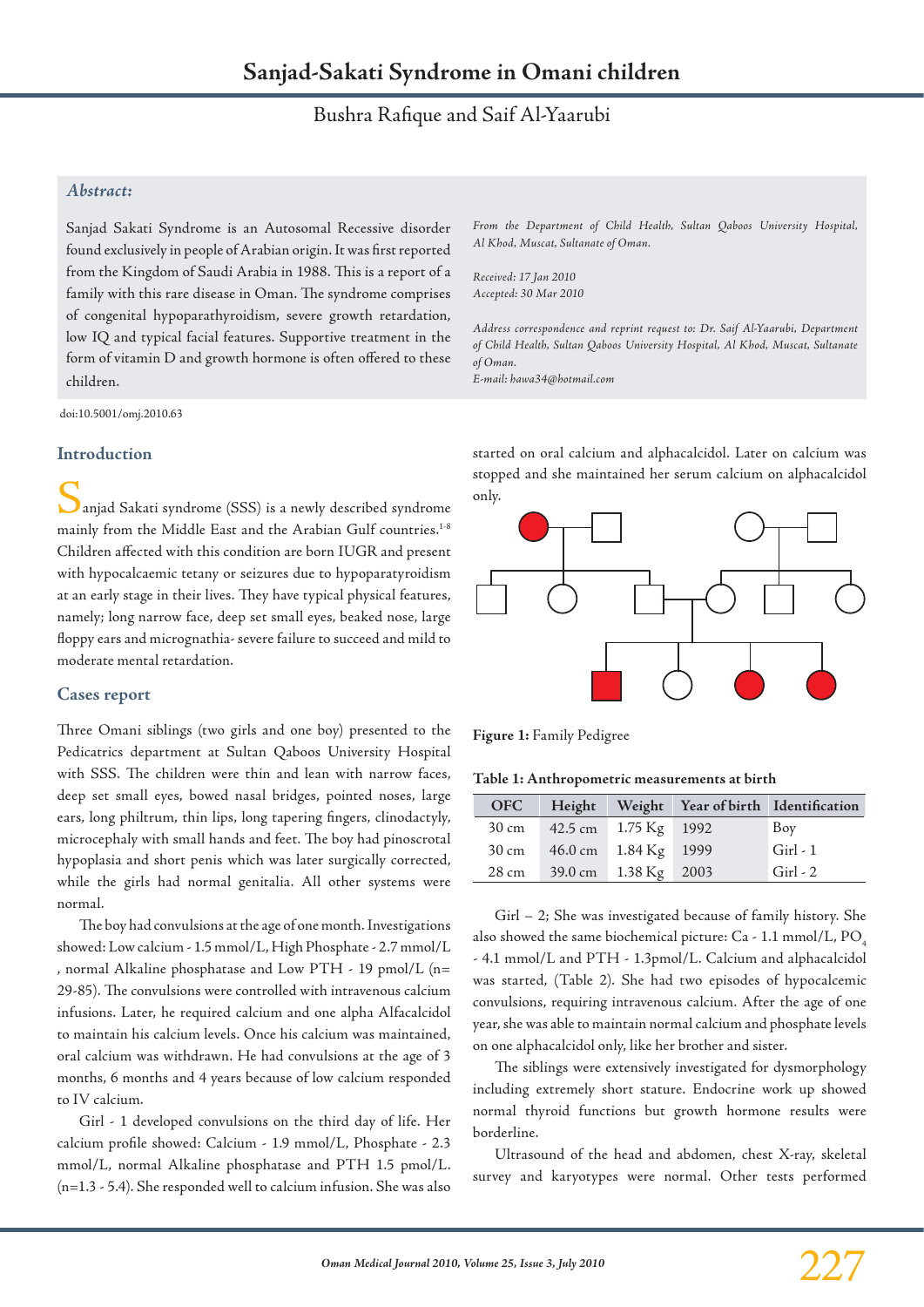included flow cytometry for lymphocyte subsets, Immunoglobulin level and ECHO, and were found to be normal.

| Serum PTH<br>(pmol/L) | Serum PO-<br>(mmol/L) | $Serum Ca++$<br>(mmol/L) | <b>Identification</b> |
|-----------------------|-----------------------|--------------------------|-----------------------|
| 19V                   | $2.7^$                | $1.5\sqrt{ }$            | Boy                   |
| $1.5\sqrt{ }$         | $2.3+$                | 1.9V                     | $Girl - 1$            |
| $1.3\text{V}$         | $4.1^$                | $1.1\sqrt{ }$            | $Girl - 2$            |

**Table 2:** Biochemical parameters at birth

They all had low intelligence quotient of around 50 on the Stanford Binet Intelligent Scale. They had mild hypermetropia. The parents were counselled regarding the trial of growth hormone. Growth hormone was started for the boy for approximately one year at a dose of 0.03 mg/kg /day but the response to the treatment was minimal. On follow up, the growth of these patients was severely affected. (Table 3)

**Table 3:** Follow up of Anthropometric measurements

| <b>OFC</b> | Height           | Weight              | Identification        |
|------------|------------------|---------------------|-----------------------|
| 44 cm      | $101 \text{ cm}$ | $10.7\,\mathrm{kg}$ | Boy (17yr old)        |
| 43 cm      | 85 cm            | 10.3 kg             | $Girl - 1 (11yr old)$ |
| 42 cm      | 83 cm            | $9.8 \text{ kg}$    | $Girl - 2 (6yr old)$  |

The boy was recently diagnosed with central hypoventilation on sleep polysomonography study and there were plans to start him on home ventilation. However, the boy recently presented with severe pneumonia requiring intensive care admission and ventilation. The child passed away during this admission at the age of 17 years due to respiratory compromise and multiorgan failure post pneumonia.

The patients were recognized due to their classic phenotypic presentation and the biochemical abnormalities. IUGR lead to severe growth retardation, facial dysmorphism and lifelong low IQ. Severe hypocalcaemia required treatment with an active form of vitamin D and calcium initially intravenously and then orally. Calcium was weaned off but they remained on vitamin D. Growth hormone trial was given for one year but there was minimal response.

### **Discussion**

Sanjad-Sakati Syndrome is an Autosomal Recessive disorder reported exclusively from the Arabian Peninsula. Reported patients have been Saudi, Qatari, Israeli Arabs, Kuwaiti and now  $O$ mani. $1-8$ 

The condition was first reported by Sanjad et al. in 1988.<sup>1</sup> Three years later, its inheritance and configuration was confirmed by the same team from King Faisal Specialist Hospital and Research Centre, Saudi Arabia.<sup>2</sup> Later on, the syndrome was also described by Richardson and Kirk in 1990,<sup>3</sup> and in 1992 by Kalam and Hafeez.4

SSS is listed in OMIM (241410) as HRD, that is, Hypoparathyroidism-Retardation-Dysmorphism Syndrome. Parvari et al. reported a gene location on chromosome number 1 at 1q42-43 and caused by mutationsin the *TBCE* gene.5

SSS consists of hypoparathyroidism leading to hypocalcaemic tetany, seizures or both, intrauterine growth retardation which continues throughout the whole life. Patients have typical facial features and are mentally subnormal. The patients usually have characteristic features such as long narrow face, deep set eyes, beaked nose, large floppy ears, long filtrum, thin upper lip and micrognathia. Usually they are symptomatic in the new born period with complications of hypocalcaemia and investigations reveal a picture of hypoparathyroidism.

Although some of the features resemble DiGeorge Syndrome, Kenny-Caffey Syndrome and familial Hypoparathyroidism, no association with cardiac lesion, lymphopenia or skeletal abnormalities makes it a distinct entity.

Marsden et al. reported the use of growth hormone for a child with SSS with good outcome.<sup>6</sup> The first child in this family was treated with growth hormone but the there was a little benefit in height. Although central hypoventilation has not been frequently reported in the literature for this syndrome, patients need to be investigated early in life and home ventilation should be provided to prevent further complications.

### **Conclusion**

This is the first report of Sanjad Sakati syndrome in the Sultanate of Oman. In the future there are plans to arrange for DNA analysis to confirm the disease and to provide proper counselling of the families. Early recognition of the disease will lead to proper treatment of patients and prevent associated comorbidities.

## **Acknowledgements**

The authors reported no conflict of interest and no funding was received on this work.

### **References**

- 1. Sanjad S, Sakati N, Abu-Osba Y. Congenital hypoparathyroidism with dysmorphic features: a new syndrome. (Abstract) Pediat. Res 1988; 23: 271A.
- 2. Sanjad SA, Sakati NA, Abu-Osba YK, Kaddora R, Milner RDG. A new syndrome of congenital hypoparathyroidism, seizure, growth failure and dysmorphic features. Arch. Dis. Child 1991; 66: 193-196.